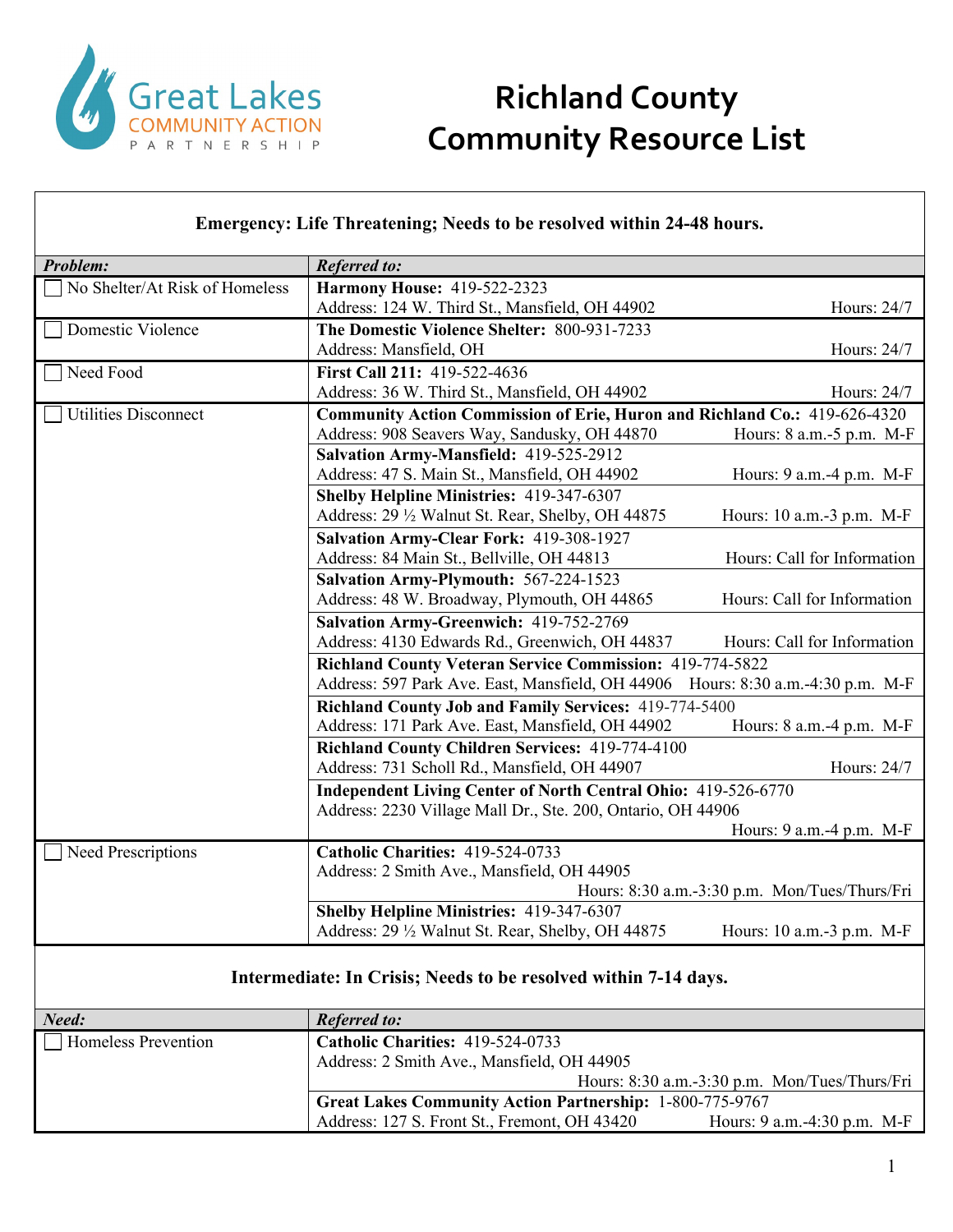

| Advocacy                     | Catholic Charities: 419-524-0733                                                                              |                                               |
|------------------------------|---------------------------------------------------------------------------------------------------------------|-----------------------------------------------|
|                              | Address: 2 Smith Ave., Mansfield, OH 44905                                                                    |                                               |
|                              |                                                                                                               | Hours: 8:30 a.m.-3:30 p.m. Mon/Tues/Thurs/Fri |
| Auto Repair                  | First Call 211: 419-522-4636                                                                                  |                                               |
|                              | Address: 36 W. Third St., Mansfield, OH 44902                                                                 | Hours: 24/7                                   |
|                              | Transitional: Vulnerable; Needs to be resolved within 30 days.                                                |                                               |
| <b>Request:</b>              | <b>Referred to:</b>                                                                                           |                                               |
| Rapid Rehousing              | <b>Harmony House: 419-522-2323</b>                                                                            |                                               |
|                              | Address: 124 W. Third St., Mansfield, OH 44902                                                                | Hours: 24/7                                   |
|                              | Great Lakes Community Action Partnership: 419-668-3073, ext. 8215                                             |                                               |
|                              | Address: 48 Executive Dr., Norwalk, OH 44857                                                                  | Hours: 8:30 a.m.–5 p.m. M-F                   |
|                              | Catholic Charities: 419-524-0733                                                                              |                                               |
|                              | Address: 2 Smith Ave., Mansfield, OH 44905                                                                    |                                               |
|                              |                                                                                                               | Hours: 8:30 a.m.-3:30 p.m. Mon/Tues/Thurs/Fri |
|                              | <b>Almost Home/Volunteers of America: 419-626-9208</b>                                                        |                                               |
|                              | Address: 906 Decatur St., Sandusky, OH 44870                                                                  | Hours: 8:30 a.m.-4:30 p.m. M-F                |
| Disabled Supportive Housing  | First Call 211: 419-522-4636                                                                                  |                                               |
|                              | Address: 36 W. Third St., Mansfield, OH 44902                                                                 | Hours: 24/7                                   |
|                              | Richland Newhope (Richland Co Board of DD): 419-774-4200                                                      |                                               |
|                              | Address: 314 Cleveland Ave., Mansfield, OH 44902                                                              | Hours: $8$ a.m. $-5$ p.m. M-F                 |
|                              | Community Action Commission of Erie, Huron and Richland Co.: 419-626-4320                                     |                                               |
|                              | Address: 908 Seavers Way, Sandusky, OH 44870<br>Independent Living Center of North Central Ohio: 419-526-6770 | Hours: 8 a.m.-5 p.m. M-F                      |
|                              | Address: 2230 Village Mall Dr., Ste. 200, Mansfield, OH 44906                                                 |                                               |
|                              |                                                                                                               | Hours: 9 a.m. -4 p.m. M-F                     |
| Supportive Housing           | <b>Mansfield Metropolitan Housing Authority: 419-524-0029</b>                                                 |                                               |
|                              | Address: 88 W. Third St., Mansfield, OH 44902                                                                 | Hours: 7 a.m.-5 p.m. M-W                      |
|                              |                                                                                                               | 7 a.m.-4 p.m. Thurs                           |
| <b>Transitional Housing</b>  | Community Action Commission of Erie, Huron and Richland Co.: 419-626-4320                                     |                                               |
|                              | Address: 908 Seavers Way, Sandusky, OH 44870                                                                  | Hours: 8 a.m.-5 p.m. M-F                      |
| Ohio Benefit Bank            | Catholic Charities: 419-524-0733                                                                              |                                               |
|                              | Address: 2 Smith Ave., Mansfield, OH 44905                                                                    |                                               |
|                              |                                                                                                               | Hours: 8:30 a.m.-3:30 p.m. Mon/Tues/Thurs/Fri |
|                              | First Call 211: 419-522-4636                                                                                  |                                               |
|                              | Address: 36 W. Third St., Mansfield, OH 44902                                                                 | Hours: 24/7                                   |
| <b>Employment Services</b>   | OhioMeansJobs-Richland County: 419-774-5300                                                                   |                                               |
|                              | Address: 183 Park Ave. East, Mansfield, OH 44902                                                              | Hours: $8$ a.m. $-4$ p.m. M-F                 |
|                              | First Call 211: 419-522-4636                                                                                  |                                               |
|                              | Address: 36 W. Third St., Mansfield, OH 44902                                                                 | Hours: 24/7                                   |
| Preschool/Child Care Options | Richland County Job and Family Services: 419-774-5400                                                         |                                               |
|                              | Address: 171 Park Ave. East, Mansfield, OH 44902                                                              | Hours: 8 a.m. -4 p.m. M-F                     |
|                              | <b>YWCA Child Care Resource and Referral: 419-775-5179</b>                                                    |                                               |
|                              | Address: 780 Park Ave. West, Ste. 100, Mansfield, OH 44906                                                    |                                               |
|                              |                                                                                                               | Hours: 8:30 a.m.-5 p.m. M-F                   |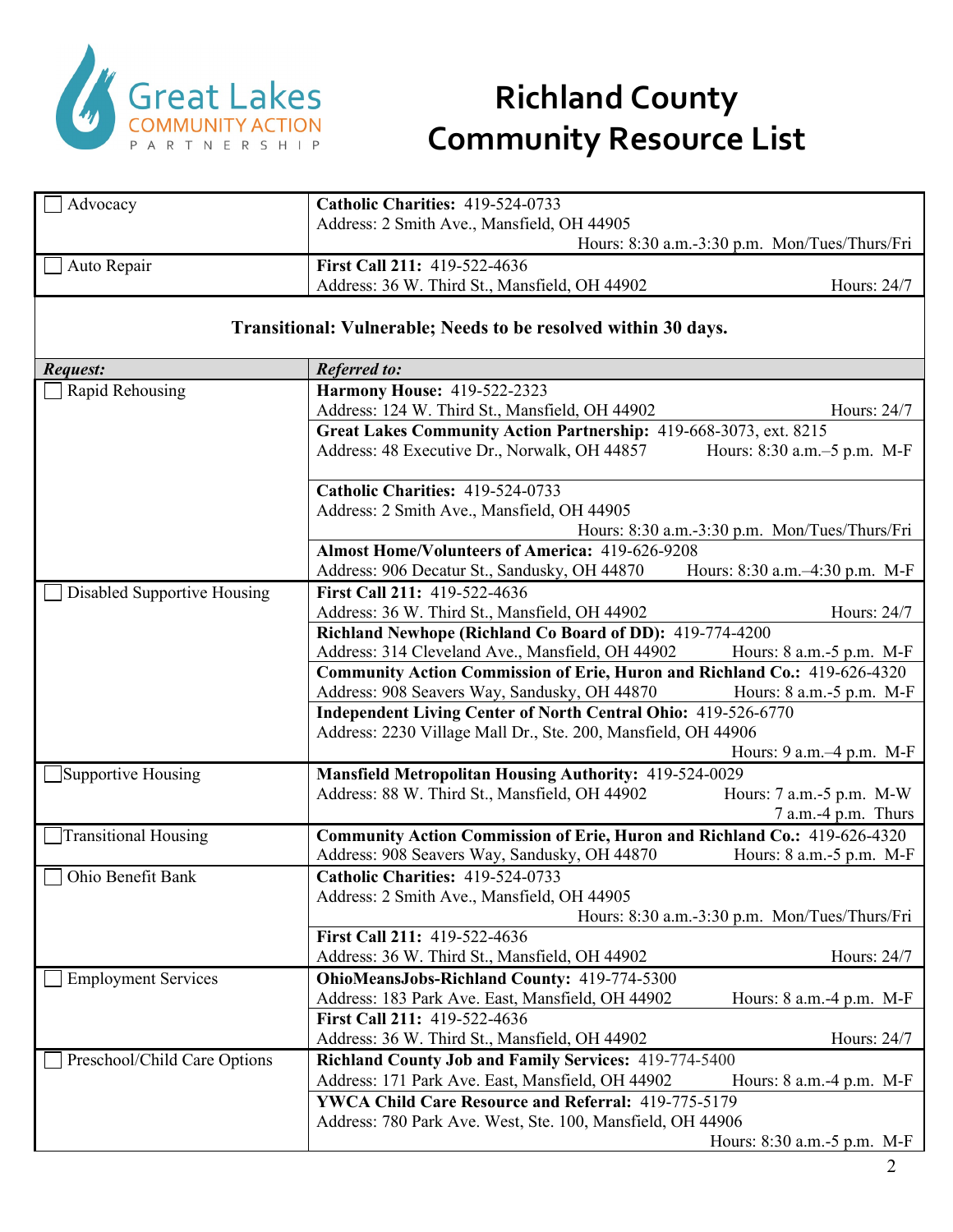

|                                 | Great Lakes Community Action Partnership: 1-800-775-9767                  |                               |
|---------------------------------|---------------------------------------------------------------------------|-------------------------------|
|                                 | Address: 127 S. Front St., Fremont, OH 43420                              | Hours: 9 a.m.-4:30 p.m. M-F   |
| Health Insurance Options        | First Call 211: 419-522-4636                                              |                               |
|                                 | Address: 36 W. Third St., Mansfield, OH 44902                             | Hours: 24/7                   |
|                                 | <b>Richland County Job and Family Services: 419-774-5400</b>              |                               |
|                                 | Address: 171 Park Ave. East, Mansfield, OH 44902                          | Hours: $8$ a.m. $-4$ p.m. M-F |
|                                 | Avita Health System-Ontario Hospital: 567-307-7557                        |                               |
|                                 | Address: 715 Richland Mall, Ontario, OH 44906                             | Hours: 24/7                   |
|                                 | OhioHealth Mansfield Hospital: 419-526-8000                               |                               |
|                                 | Address: 335 Glessner Ave., Mansfield, OH 44903                           | Hours: 24/7                   |
|                                 | HealthCare.gov: 800-318-2596                                              |                               |
|                                 |                                                                           | Hours: 24/7                   |
|                                 | Medicare: 800-633-4227                                                    |                               |
|                                 |                                                                           | Hours: 24/7                   |
|                                 | Ohio Senior Health Insurance Information Program (OSHIIP): 614-644-2658   |                               |
|                                 | Address: 50 W. Town St., Ste. 300, Columbus, OH 43215                     |                               |
|                                 |                                                                           | Hours: 7:30 a.m.-5 p.m. M-F   |
| Income Enrichment               | Goodwill Industries Sr Community Service Employment Program: 800-989-8428 |                               |
|                                 |                                                                           | Hours: Call for Information   |
|                                 | Opportunities for Ohioans with Disabilities (OOD): 419-747-3000           |                               |
|                                 | Address: 800 Park Ave. West, Ste. 105, Mansfield, OH 44906                |                               |
|                                 |                                                                           | Hours: Call for Information   |
| <b>Transportation Services</b>  | Richland County Transit: 419-522-4504                                     |                               |
|                                 |                                                                           | Hours: 8 a.m.-5 p.m. M-F      |
|                                 | Address: 232 N. Main St., Mansfield, OH 44902                             |                               |
| Legal Services                  | Legal Aid of Western Ohio: 877-894-4599                                   |                               |
|                                 | Address: 1800 N. Blanchard St., Findlay, OH 45840                         | Hours: 9 a.m.-2 p.m. M-F      |
| Fair Housing                    | City of Mansfield Community Development: 419-755-9795                     |                               |
|                                 | Address: 30 N. Diamond St., Mansfield, OH 44902                           | Hours: 8 a.m. -4 p.m. M-F     |
|                                 | Legal Aid of Western Ohio: 877-894-4599                                   |                               |
|                                 | Address: 1800 N. Blanchard St., Findlay, OH 45840                         | Hours: 9 a.m.-2 p.m. M-F      |
| Telephone Service               | <b>SafeLink Wireless: 800-723-3546</b>                                    |                               |
|                                 | Address: www.safelinkwireless.com                                         | Hours: 8 a.m.-10 p.m. M-Sat   |
|                                 |                                                                           | 8 a.m.-7 p.m. Sun             |
|                                 | <b>Assurance Wireless by Virgin Mobile: 877-497-5646</b>                  |                               |
|                                 | Address: www.assurancewireless.com                                        | Hours: 9 a.m. - 5 p.m. M-F    |
|                                 | <b>Q-Link Wireless: 855-754-6543</b>                                      |                               |
|                                 | Address: www.qlinkwireless.com                                            | Hours: 8 a.m.-12 a.m. M-F     |
|                                 |                                                                           | 9 a.m.-6 p.m. Sat-Sun         |
| Physician                       | Third Street Family Health Services: 419-522-6191                         |                               |
|                                 | Address: 600 W. Third St., Mansfield, OH 44906                            | Hours: 7:30 a.m.-6 p.m. M/W   |
|                                 |                                                                           | 7:30 a.m.-7 p.m. Tues/Thurs   |
|                                 |                                                                           | 7:30 a.m.-5:30 p.m. Fri       |
| <b>Dentist Options</b>          | Third Street Family Health Services: 419-522-1939                         |                               |
|                                 | Address: 600 W. Third St., Mansfield, OH 44906                            | Hours: 7 a.m.-5 p.m. M-Thurs  |
|                                 |                                                                           | 7 a.m.-2 p.m. Fri             |
| Mental Health Treatment Options | First Call 211: 419-522-4636                                              |                               |
|                                 | Address: 36 W. Third St., Mansfield, OH 44902                             | Hours: 24/7                   |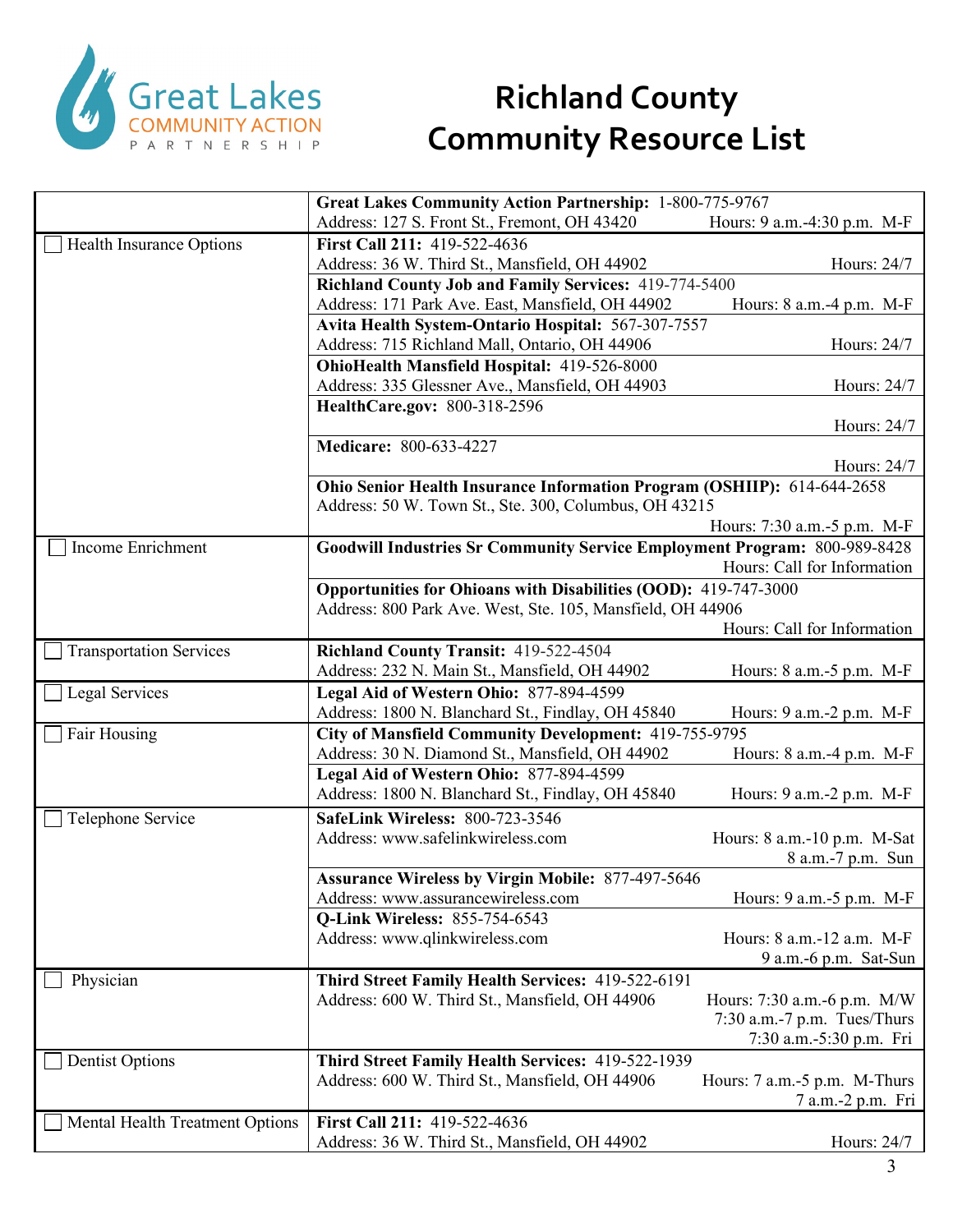

|                                   | <b>Third Street Family Health Services: 419-525-6720</b>      |                                        |
|-----------------------------------|---------------------------------------------------------------|----------------------------------------|
|                                   | Address: 600 W. Third St., Mansfield, OH 44906                | Hours: 7:30 a.m.-5:30 p.m. M-F         |
|                                   | Catalyst Life Services: 419-522-4357 (HELP)                   |                                        |
|                                   | Address: 741 Scholl Rd., Mansfield, OH 44907                  | Hours: Call for Information            |
| Alcohol/Drug Treatment Options    | <b>First Call 211: 419-522-4636</b>                           |                                        |
|                                   | Address: 36 W. Third St., Mansfield, OH 44902                 | Hours: 24/7                            |
|                                   | Catalyst Life Services: 419-522-4357 (HELP)                   |                                        |
|                                   | Address: 741 Scholl Rd., Mansfield, OH 44907                  | Hours: Call for Information            |
| Sober Living                      | <b>Almost Home/Volunteers of America: 419-626-9208</b>        |                                        |
|                                   | Address: 906 Decatur St., Sandusky, OH 44870                  | Hours: $8:30$ a.m. $-4:30$ p.m. M-F    |
| Nutrition Information: Children 5 | Women, Infants & Children (WIC)-Richland County: 419-774-4560 |                                        |
| and Under and Pregnant Women      | Address: 555 Lexington Ave., Mansfield, OH 44907              |                                        |
|                                   |                                                               | Hours: 8 a.m.-4:30 p.m. Mon/Tues/Thurs |
|                                   |                                                               | 10 a.m.-6:30 p.m. Wed                  |
|                                   |                                                               | 8 a.m.-4 p.m. Fri                      |

#### **General: Interest; Application to be completed within 60-90 days.**

| Request:                    | <b>Referred to:</b>                                                  |                                               |
|-----------------------------|----------------------------------------------------------------------|-----------------------------------------------|
| Home Repair/Weatherization  | Ground Level Solutions: 419-774-0457                                 |                                               |
|                             | Address: 570 Marion Ave., Ste. 1, Mansfield, OH 44903                | Hours: 8 a.m. - 5 p.m. M-F                    |
|                             | Area Agency on Aging: 419-524-4144                                   |                                               |
|                             | Address: 2131 Park Ave. West, Ontario, OH 44906                      | Hours: 9 a.m.-5 p.m. M-F                      |
| Long Term Rental Assistance | <b>Great Lakes Community Action Partnership: 1-800-775-9767</b>      |                                               |
|                             | Address: 127 S. Front St., Fremont, OH 43420                         | Hours: 9 a.m.-4:30 p.m. M-F                   |
| Home Purchase Planning      | Habitat for Humanity of Richland and Crawford Counties: 419-524-8361 |                                               |
|                             | Address: 785 Lexington Ave., Mansfield, OH 44902                     | Hours: By Appointment                         |
| Housing Counseling          | <b>Great Lakes Community Action Partnership: 1-800-775-9767</b>      |                                               |
|                             | Address: 127 S. Front St., Fremont, OH 43420                         | Hours: 9 a.m.-4:30 p.m. M-F                   |
| Private Well Assistance     | <b>Great Lakes Community Action Partnership: 1-800-775-9767</b>      |                                               |
|                             | Address: 127 S. Front St., Fremont, OH 43420                         | Hours: 9 a.m.-4:30 p.m. M-F                   |
| <b>GED</b> Classes          | Mansfield City Schools, Adult Education: 419-525-6380                |                                               |
|                             | Address: 150 W. Fifth St., Mansfield, OH 44902                       | Hours: Call for Information                   |
| <b>Parenting Classes</b>    | Parent Aide: 419-524-9333                                            |                                               |
|                             | Address: 89 Park Ave. West, Mansfield, OH 44903                      | Hours: 9 a.m.-5 p.m. M-Thurs                  |
|                             | <b>Richland Pregnancy Services: 419-522-8862</b>                     |                                               |
|                             | Address: 1560 W. Fourth St., Mansfield, OH 44906                     | Hours: $10$ a.m. $-4$ p.m. $M/W$              |
|                             |                                                                      | 12 p.m.-6 p.m. T/Th                           |
|                             |                                                                      | 9 a.m.-12 p.m. 1st & 3rd Fri                  |
|                             |                                                                      | 10 a.m.-1 p.m. $2^{nd}$ & 4 <sup>th</sup> Sat |
| Credit/Financial Counseling | Catholic Charities: 419-524-0733                                     |                                               |
| Foreclosure Counseling      | Address: 2 Smith Ave., Mansfield, OH 44905                           |                                               |
|                             |                                                                      | Hours: 8:30 a.m.-3:30 p.m. Mon/Tues/Thurs/Fri |
| Vocational/College Options  | <b>Madison Adult Career Center: 419-589-6363</b>                     |                                               |
|                             | Address: 600 Esley Lane, Mansfield, OH 44905                         | Hours: 8 a.m.-9 p.m. M-Thurs                  |
|                             |                                                                      | 8 a.m.-4 p.m. Fri                             |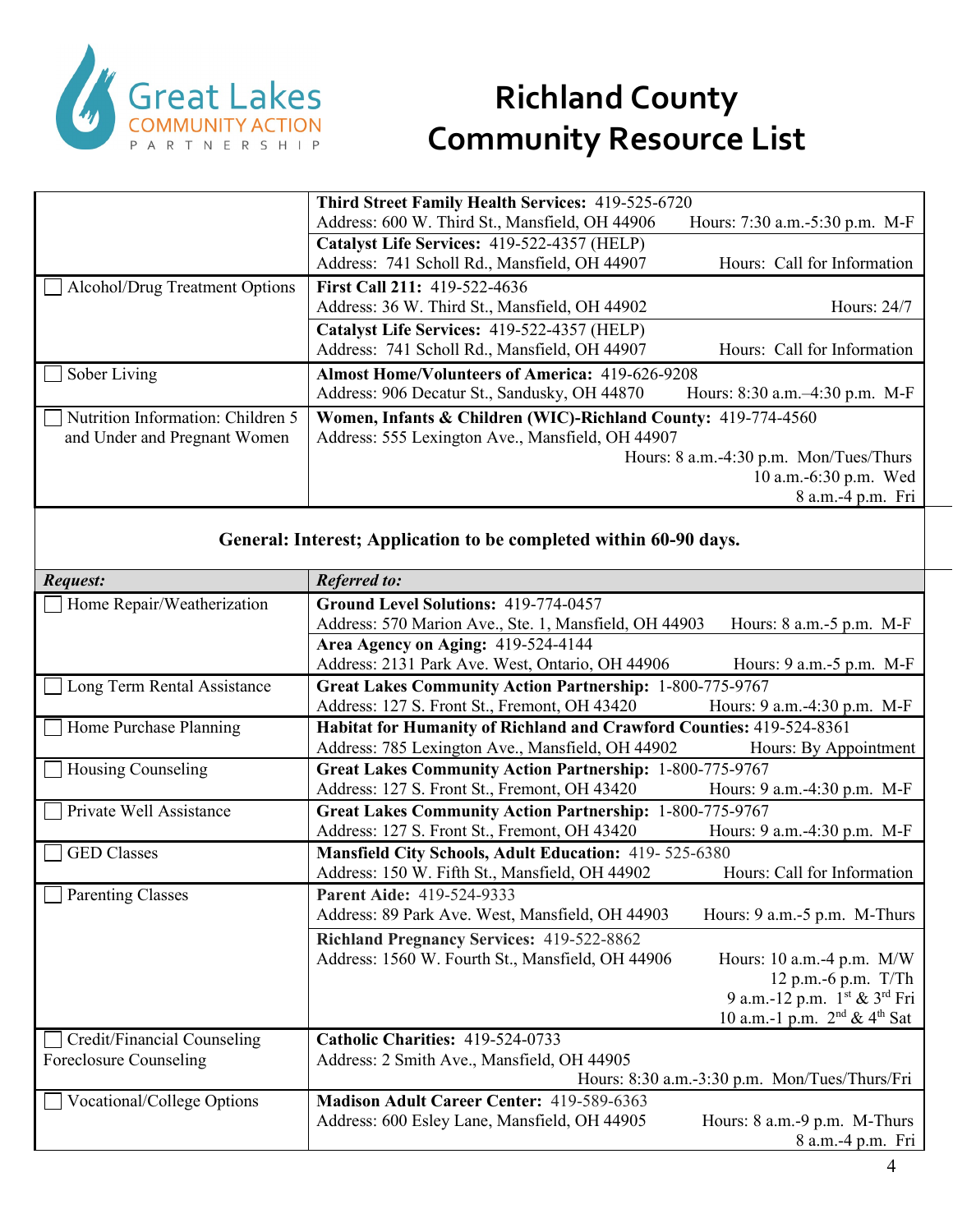

|                                             | The Ohio State University at Mansfield: 419-755-4300                                         |                                               |
|---------------------------------------------|----------------------------------------------------------------------------------------------|-----------------------------------------------|
|                                             | Address: 1760 University Dr., Mansfield, OH 44906                                            | Hours: 8 a.m. -5 p.m. M-F                     |
|                                             | North Central State College: 419-755-4800                                                    |                                               |
|                                             | Address: 2441 Kenwood Cir., Mansfield, OH 44906                                              |                                               |
|                                             |                                                                                              | Hours: 7 a.m.-5:30 p.m. M-Thurs               |
|                                             | Pioneer Career & Technology Center: 419-347-7744                                             |                                               |
|                                             | Address: 27 Ryan Rd., Shelby, OH 44875                                                       | Hours: 8 a.m. -5 p.m. M-F                     |
|                                             | Catalyst Life Services: 419-522-4357 (HELP)                                                  |                                               |
|                                             | Address: 741 Scholl Rd., Mansfield, OH 44907                                                 | Hours: Call for Information                   |
| <b>Business Dev. Counseling</b>             | North Central Ohio SCORE: 419-522-3211, ext. 226                                             |                                               |
|                                             | Address: 55 N. Mulberry St., Mansfield, OH 44902                                             | Hours: 8:30 a.m.-4:30 p.m. M-F                |
| <b>Senior Services</b>                      | Area Agency on Aging: 419-524-4144                                                           |                                               |
|                                             | Address: 2131 Park Ave. West, Ontario, OH 44906                                              | Hours: 9 a.m.-5 p.m. M-F                      |
|                                             | ProSeniors Legal Hotline: 800-488-6070                                                       |                                               |
|                                             | Address: 7162 Reading Rd., Ste. 1150, Cincinnati, OH 45237                                   |                                               |
|                                             |                                                                                              | Hours: 8:30 a.m.-4:30 p.m. M-F                |
|                                             | Catholic Charities: 419-524-0733                                                             |                                               |
|                                             | Address: 2 Smith Ave., Mansfield, OH 44905                                                   |                                               |
|                                             |                                                                                              | Hours: 8:30 a.m.-3:30 p.m. Mon/Tues/Thurs/Fri |
|                                             | Richland Co Job and Family Services-Adult Protective Services: 419-774-5473                  |                                               |
|                                             | Address: 171 Park Ave. East, Mansfield, OH 44902                                             | Hours: 8 a.m.-4 p.m. M-F                      |
|                                             |                                                                                              |                                               |
|                                             | First Call 211: 419-522-4636                                                                 |                                               |
| Clothing / Furniture / Appliances           |                                                                                              | Hours: 24/7                                   |
|                                             | Address: 36 W. Third St., Mansfield, OH 44902<br>Love INC of Greater Mansfield: 419-522-1432 |                                               |
|                                             |                                                                                              |                                               |
|                                             | Address: 1043 Springmill St., Mansfield, OH 44906                                            | Hours: 9:30 a.m.-12 p.m. Tues-Thurs           |
|                                             |                                                                                              |                                               |
| Child Support Enforcement                   | Richland County Child Support Enforcement Agency (CSEA): 419-774-5700                        | Hours: 7:30 a.m.-4 p.m. M-F                   |
|                                             | Address: 161 Park Ave. East, Mansfield, OH 44902                                             |                                               |
| Veteran Services                            | <b>Richland County Veteran Service Commission: 419-774-5822</b>                              |                                               |
|                                             | Address: 597 Park Ave. East, Mansfield, OH 44905 Hours: 8:30 a.m.-4:30 p.m. M-F              |                                               |
| <b>Disability Support</b>                   | <b>Independent Living Center of North Central Ohio: 419-526-6770</b>                         |                                               |
|                                             | Address: 2230 Village Mall Dr., Ste. 200, Mansfield, OH 44906                                |                                               |
|                                             |                                                                                              | Hours: 9 a.m. -4 p.m. M-F                     |
|                                             | Richland Newhope (Richland Co Board of DD): 419-774-4200                                     |                                               |
|                                             | Address: 314 Cleveland Ave., Mansfield, OH 44902                                             | Hours: 8 a.m.-5 p.m. M-F                      |
| Kinship Support                             | Richland County Children Services: 419-774-4100                                              |                                               |
|                                             | Address: 731 Scholl Rd., Mansfield, OH 44907                                                 | Hours: 24/7                                   |
| $\Box$ Additional Information &<br>Referral | First Call 211: 419-522-4636<br>Address: 36 W. Third St., Mansfield, OH 44902                | Hours: 24/7                                   |